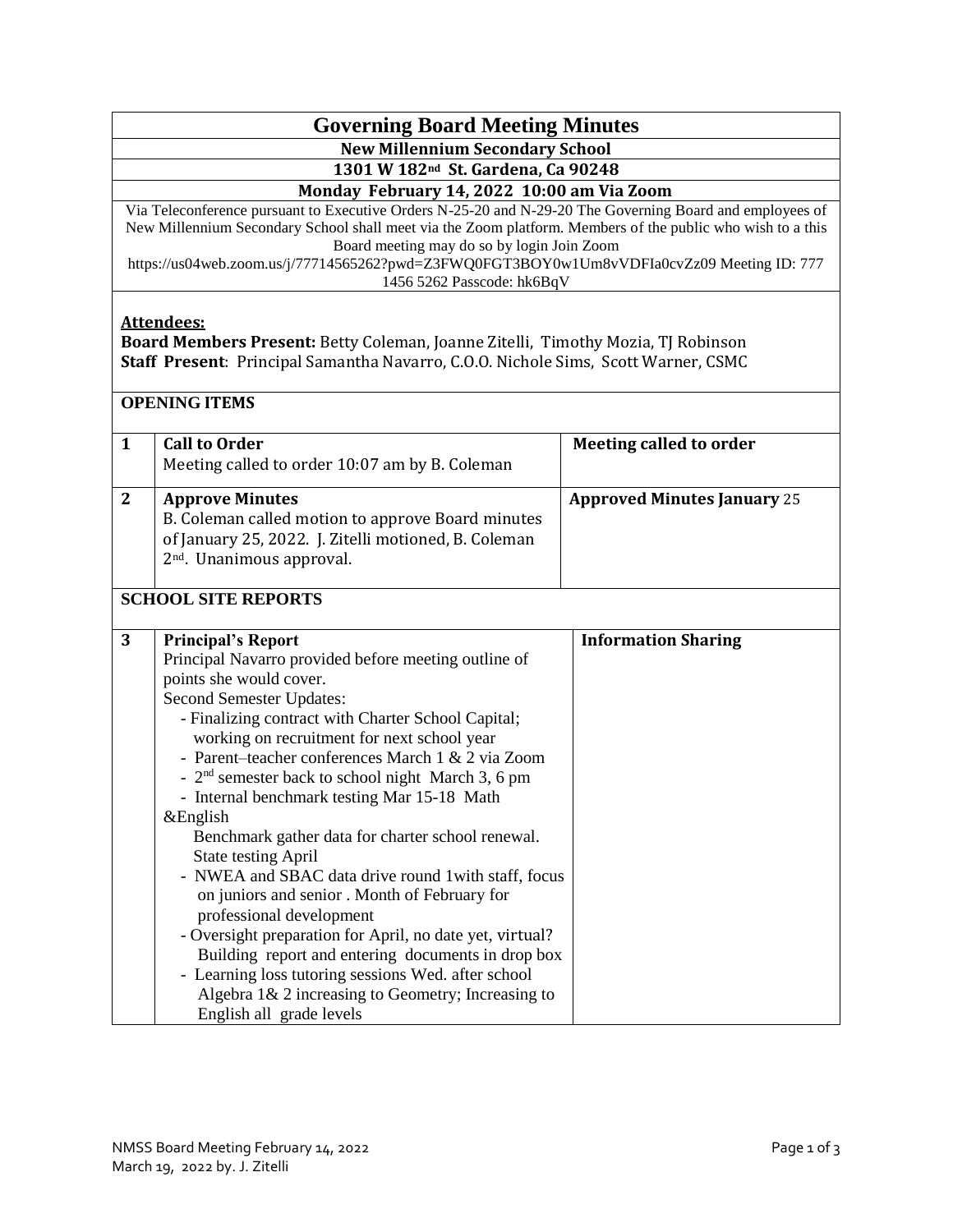|                | - Covid safety protocols & safety plan in place:<br>NMSS teaching fully in person; everyone on campus<br>tested weekly. Incident in January when UPS lost<br>Covid tests. NMSS shifted to distance learning for a<br>week. Everyone retested before returning to campus.<br>Weekly testing continues. Mask mandate (N95 staff,<br>surgical mask students) continues.<br><b>BUSINESS ITEMS</b>                               |                                                                          |
|----------------|-----------------------------------------------------------------------------------------------------------------------------------------------------------------------------------------------------------------------------------------------------------------------------------------------------------------------------------------------------------------------------------------------------------------------------|--------------------------------------------------------------------------|
| 4.             | <b>A-G Completion Improvement Grant</b><br>Grant funds help A-G completion and graduation in 4<br>years. NMSS adding elements to already existing tools<br>(e.g. APEX and Engenuity) on distance learning<br>platforms. Foster youth, low income and E.L. will benefit<br>from these resources. All students can access resources.                                                                                          | <b>Information Sharing</b>                                               |
| 5              | School Safety Plan (Gardena H.S. /NMSS)<br>Plan reviewed. NMSS works with Gardena HS to update<br>plan for Covid protocols; both schools practice emergency<br>plan when safe to do so.<br>B. Coleman called for motion to approve plan, B.<br>Coleman motioned, J. Zitelli 2 <sup>nd</sup> . Unanimous approval.                                                                                                           | <b>Vote</b><br><b>Approved School Safety Plan</b>                        |
| 6              | <b>Review Safe Return (Reopening Plan) Updates</b><br>Following protocols, test weekly, monitoring classrooms,<br>proceeding according to guidelines                                                                                                                                                                                                                                                                        | <b>Information Sharing</b>                                               |
| $\overline{7}$ | <b>Closed Session LAUSD Prop 39 Litigation</b><br>N. Sims lead discussion of terms of agreement for settling<br>and dollar amount NMSS would pay to LAUSD.<br>B. Coleman called for motion to vote on approval of<br>terms. B. Coleman motioned, J. Zitelli 2 <sup>nd</sup> . Unanimous<br>approval to accept terms of settlement of LAUSD Prop 39<br>Litigation and pay in one lump sum amount indicated in<br>settlement. | <b>Vote</b><br><b>Approved Settlement Terms of</b><br>Prop 39 Litigation |
| 8              | <b>Independent Auditor Selection (Eide Bailly formerly</b><br>VTD)<br>N. Sims explained role of independent auditor. Scott<br>explained role of CSMS and auditor name change.<br>B. Coleman moved to vote on auditor selection. J Zitelli<br>nd<br>Unanimous approval independent auditor selected.                                                                                                                         | <b>Vote</b><br><b>Approved Independent Auditor</b><br><b>Selection</b>   |
| 9              | 2 <sup>nd</sup> Interim Report<br>S. Warner explained form 62 and compared adopted<br>budget to 2 <sup>nd</sup> interim budget. B. Coleman called motion to<br>approve 2 <sup>nd</sup> interim report. J. Zitelli motioned, B.<br>Coleman 2 <sup>nd</sup> . Unanimous approval 2nd Interim report.                                                                                                                          | <b>Vote</b><br>Approved 2 <sup>nd</sup> Interim Report                   |